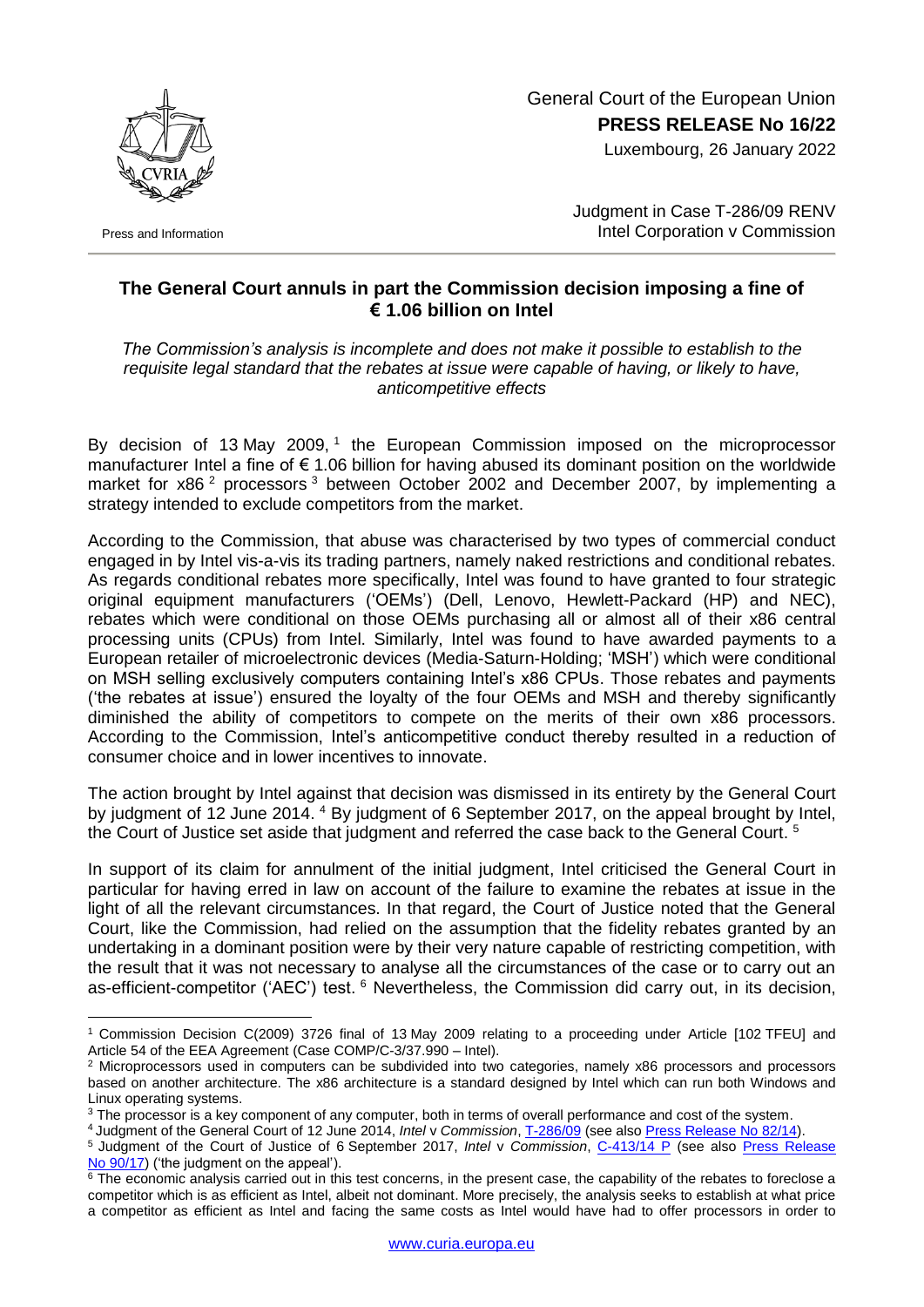an in-depth examination of those circumstances, which led it to conclude that an as-efficient competitor would have had to offer prices which would not have been viable and that, accordingly, the rebate scheme at issue was capable of having foreclosure effects on such a competitor. The Court of Justice concluded that the AEC test had played an important role in the Commission's assessment of whether the scheme at issue was capable of having foreclosure effects on competitors, with the result that the General Court was required to examine all of Intel's arguments concerning that test and how the Commission had applied it. Since the General Court had failed to conduct such an examination, the Court of Justice set aside the initial judgment and referred the case back to the General Court in order for it to examine, in the light of the arguments put forward by Intel, the capability of the rebates at issue to restrict competition.

By its judgment of 26 January 2022, the General Court, giving a ruling on the referral back, sets aside in part the contested decision in so far as it characterises the rebates at issue as abusive within the meaning of Article 102 TFEU and imposes a fine on Intel in respect of all of its actions characterised as abusive.

## **Findings of the General Court**

1

As a preliminary point, the General Court provides clarification regarding the scope of the dispute following the referral back. In that regard, it observes that the setting aside of the initial judgment was justified only by one single error resulting from the failure to take into consideration, in the initial judgment, Intel's line of argument seeking to challenge the Commission's AEC analysis. Accordingly, the General Court takes the view that it can accept, for the purposes of its examination, all the findings not vitiated by the error thus found by the Court of Justice, in the present case being the findings in the initial judgment concerning the naked restrictions and their unlawfulness under Article 102 TFEU. According to the General Court, the Court of Justice did not invalidate, even in principle, the distinctions established in the contested decision between practices constituting such restrictions and Intel's other actions which alone are the subject of the AEC analysis in question. Second, the General Court accepted the findings in the initial judgment according to which the Commission had established the existence of the rebates at issue in the contested decision.

Having provided that clarification, the General Court then commences, in the first place, the examination of the forms of order seeking the annulment of the contested decision by setting out the method defined by the Court of Justice for assessing whether a system of rebates has the capacity to restrict competition. In that respect, it recalls that, although a system of rebates set up by an undertaking in a dominant position on the market may be characterised as a restriction of competition, since, given its nature, it may be assumed to have restrictive effects on competition, what is involved, in the present case, is a mere presumption, which cannot relieve the Commission, in any event, of the obligation to conduct an analysis of anticompetitive effects. Accordingly, where an undertaking in a dominant position submits, during the administrative procedure, on the basis of supporting evidence, that its conduct was not capable of restricting competition and, in particular, was not capable of producing the foreclosure effects alleged against it, the Commission must analyse the foreclosure capacity of the scheme of rebates. In the context of that analysis, it is for the Commission not only to analyse, first, the extent of the undertaking's dominant position on the relevant market, and, second, the share of the market covered by the contested practice, together with the conditions and arrangements for granting the rebates in question, their duration and their amount, but also to assess the possible existence of a strategy intended to exclude at least as-efficient competitors. In addition, where the Commission has carried out an AEC test, that test is one of the factors which must be taken into account by the Commission in order to assess whether the rebate scheme is capable of restricting competition.

In the second place, the General Court reviews, first of all, whether the Commission's assessment of the capability of the rebates at issue to restrict competition relies on the method thereby defined. In that regard, it finds at the outset that the Commission erred in law in the contested decision in

compensate an OEM or retailer of microelectronic devices for the loss of the rebates at issue, in order to determine whether, in such a situation, that competitor can still cover its costs.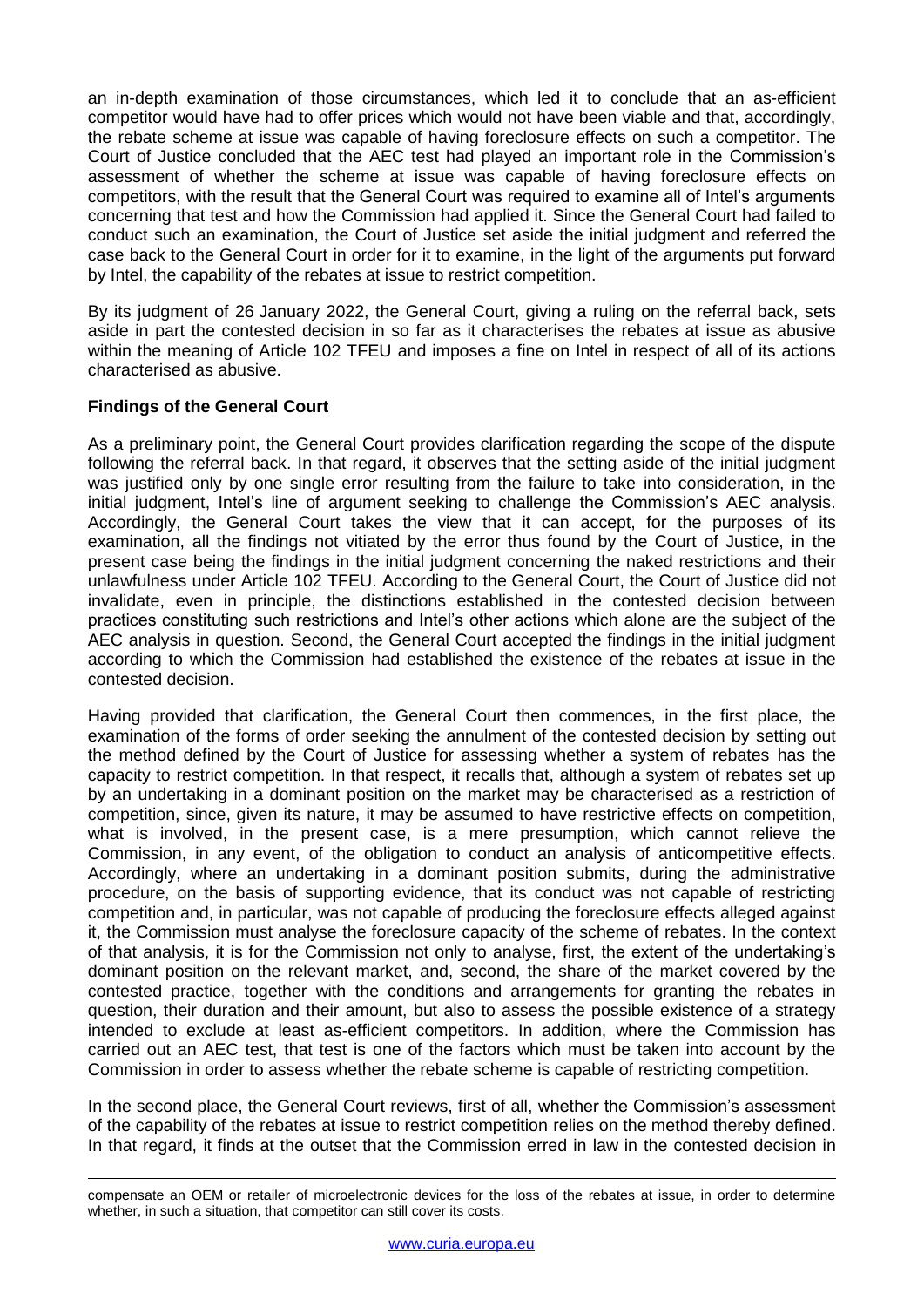concluding that the AEC test, which it nevertheless carried out, was not necessary to enable it to establish that Intel's rebates at issue were abusive. That being the case, the General Court takes the view that it cannot agree with that finding. Since the judgment on the appeal states that the AEC test played an important role in the Commission's assessment as to whether the rebate scheme at issue was capable of having foreclosure effects, the General Court was required to examine Intel's arguments concerning that test.

In the third place, given that the analysis of the capacity of the rebates at issue to restrict competition forms part of demonstrating the existence of an infringement of competition law, in the present case an abuse of a dominant position, the General Court sets out the rules concerning the apportionment of the burden of proof and the standard of proof required. Accordingly, the principle of the presumption of innocence, which also applies in that field, requires the Commission to establish the existence of such an infringement, where necessary by means of a precise and consistent body of evidence, so as to leave no residual doubt in that regard. Where the Commission maintains that the established facts can be explained only by anticompetitive behaviour, it must be found that the infringement at issue has not been sufficiently demonstrated if the undertakings concerned put forward a separate plausible explanation of the facts. However, where the Commission relies on evidence which is, in principle, capable of demonstrating the existence of an infringement, it is for the undertakings concerned to demonstrate that the probative value of that evidence is insufficient.

In the fourth place, it is in the light of those rules that the General Court examines the arguments regarding the errors allegedly made by the Commission in its AEC analysis. In that regard, the General Court finds that the Commission has not established to the requisite legal standard the capacity of each of the rebates at issue to have a foreclosure effect, in the light of the arguments put forward by Intel regarding the Commission's assessment of the relevant analysis criteria.

Indeed, first, as regards the application of the AEC test to Dell, the General Court takes the view that, in the circumstances of the present case, the Commission could, admittedly, reasonably rely, for the purposes of assessing the 'contestable share', <sup>7</sup> on data known to economic operators other than the dominant undertakings. However, having examined the evidence put forward by Intel in that regard, the General Court concluded that that evidence is capable of giving rise to doubt in the mind of the Court as to the result of that assessment, finding, therefore, the evidence relied on by the Commission to conclude that the rebates granted to Dell were capable of having a foreclosure effect throughout the whole of the relevant period to be insufficient. Second, the same applies, according to the General Court, to the analysis of the rebate granted to HP, since the foreclosure effect found was not, in particular, demonstrated for the entire infringement period. Third, as regards the rebates granted on different terms to companies within the NEC group, the General Court finds two errors which vitiate the Commission's analysis: one affecting the value of the conditional rebates and the other relating to an extrapolation of the results for one single quarteryear period to the entire infringement period, which was not sufficiently substantiated. Fourth, the General Court also concludes that there was insufficient evidence regarding the capacity of the rebates granted to Lenovo to have a foreclosure effect, on account of errors made by the Commission in the quantified assessment of the non-cash advantages at issue. Fifth, the General Court makes the same finding regarding the AEC analysis for MSH, considering, in particular, that the Commission provided no explanation at all of the reasons which led it, in the analysis of the payments made to that retailer, to extrapolate the results obtained, for the purposes of analysing the rebates granted to NEC, for a one-quarter-year period to the entire infringement period.

In the fifth place, the General Court reviews whether the contested decision took proper account of all the criteria making it possible to determine the capacity of the pricing practices to have a foreclosure effect, in accordance with the case-law of the Court of Justice. In that regard, it finds that the Commission did not consider properly the criterion relating to the share of the market covered by the contested practice and also did not analyse correctly the duration of the rebates.

<sup>1</sup> <sup>7</sup> This term refers, in the present case, to the share of demand which Intel's customers were willing and able to switch to another supplier, which is necessarily limited given, in particular, the nature of the product and Intel's brand image and profile.